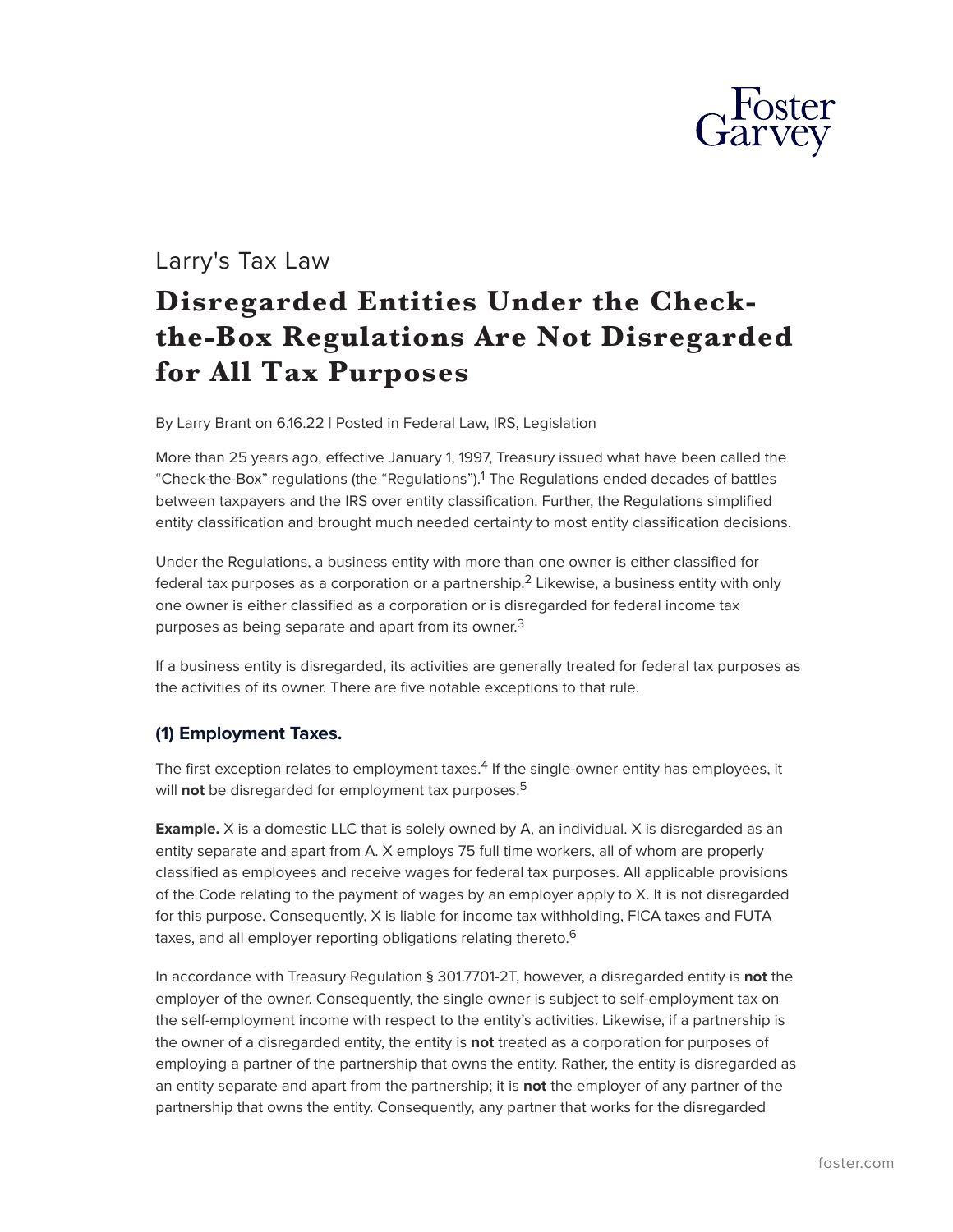

entity is subject to the same self-employment tax rules as any partner of the partnership itself.

### **(2) Excise Taxes.**

The second exception relates to certain excise taxes. Specifically, this exception broadly encompasses taxes imposed by certain Chapters of the Code (i.e., Chapter 31 (retail), Chapter 32 (manufacturers), except for Code §4181, Chapter 33 (facilities and services), Chapter 34 (foreign insurers), Chapter 35(wagering), Chapter 36 (harbor maintenance), except for Code § 4461, Chapter 38 (environmental), and 49 (indoor tanning), and any floor stock taxes related thereto). The exception also includes collection of taxes imposed by Chapters 33 and 49 of the Code, registration under Code §§ 4101, 4222 and 4412, claims for credit, refund and payment relating to these taxes or under Code §§ 6426 or 6427, assessment and collection of amounts imposed by Code § 4980H, and any reporting required by Code § 6056.7

If an entity is liable or responsible for any of these excise taxes or reporting responsibilities, it will **not** be disregarded with respect to such taxes and reporting obligations. In essence, for these limited purposes, it is treated as a corporation.<sup>8</sup>

**Example.** X is a domestic LLC that is solely owned by A, an individual. X is disregarded as an entity separate and apart from A. X mines coal from a mine located in the United States. A tax is imposed on the sale of the coal under Chapter 32 of the Code. X is responsible for reporting and paying this tax. It is not treated as separate and apart from A for this purpose.<sup>9</sup> If X did not pay any of the tax imposed under Chapter 32 of the Code on its sale of coal, any notice of lien the Service files will be filed against X (rather than A) as if X was a corporation.<sup>10</sup>

## **(3) Certain Federal Tax Liabilities.**

The third exception relates to federal taxes. A single-owner entity will **not** be disregarded as separate and apart from its owner in the case of:

- Federal tax liabilities of the entity that relate to any period for which the entity was **not** disregarded<sup>11</sup>;
- Federal tax liabilities of any other entity for which the entity is liable;<sup>12</sup> and
- Refunds or credits of federal tax.<sup>13</sup>

**Example.** X is a domestic LLC that is disregarded for income tax purposes as separate and apart from its sole owner, A, an individual. X acquires 100% of the membership interests of Z from B and C, individuals. Immediately prior to the acquisition, Z was treated as a corporation for entity tax classification purposes. After thoroughly reviewing the tax implications, X properly and timely causes an entity classification election to be filed on behalf of Z, whereby Z will be treated as a disregarded entity from the date of acquisition. After the acquisition, the Services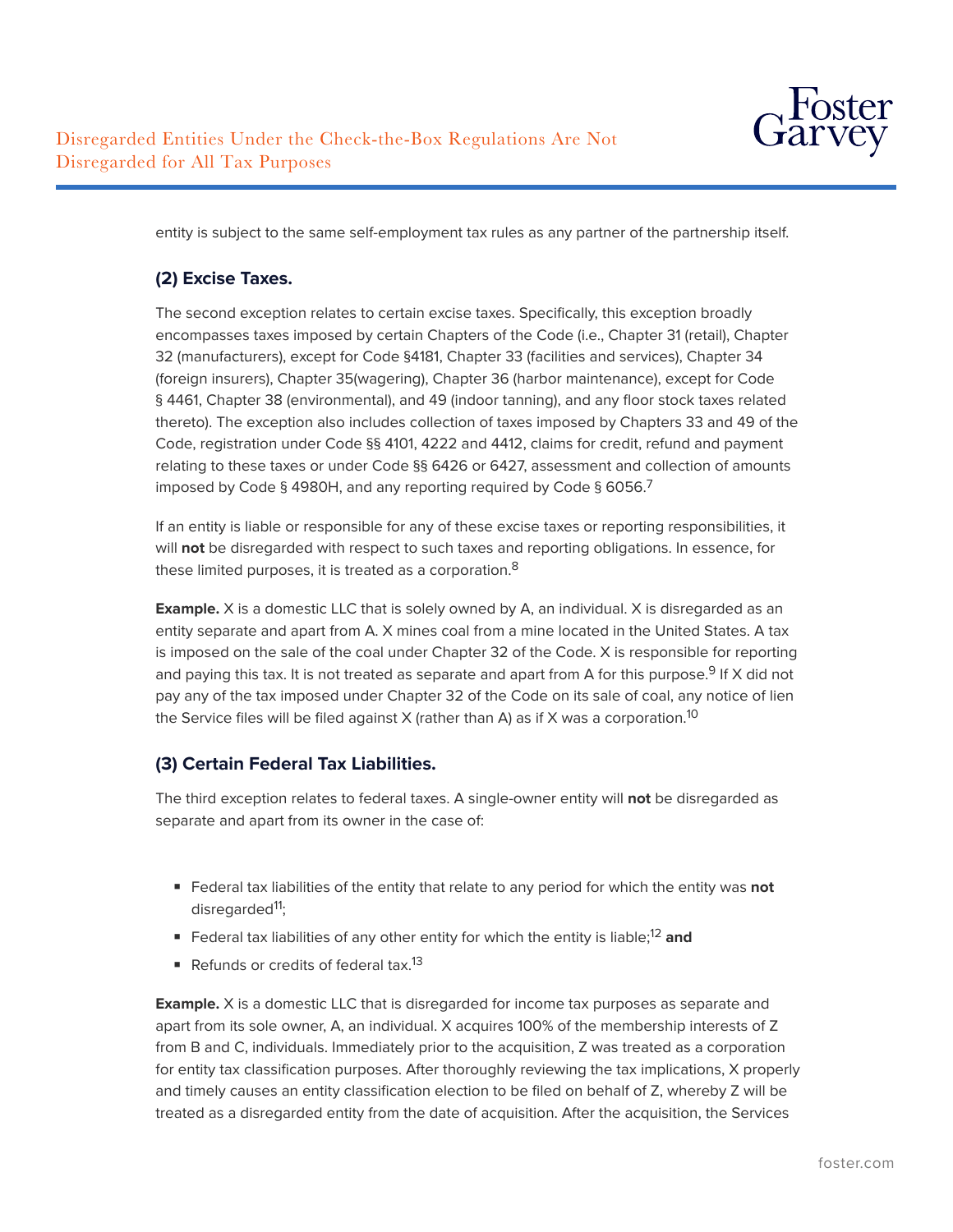

assesses income taxes for a tax period when Z was owned by B and C, and was treated as a corporation taxed under Subchapter C of the Code. The Service's assessment is against Z; not X, its new owner. In the event Z fails to pay the assessment, the Service's collection efforts will be aimed at Z's assets rather than its sole owner, X, or X's sole owner, A. Z is **not** disregarded as an entity separate and apart from its owner for purposes of the prior period income tax liability. Hopefully, X has claims against B and C under the acquisition agreement for a breach of the tax representations and warranties.<sup>14</sup>

### **(4) Banks.**

The fourth exception relates to banks. If the single-owner is a bank, as defined under Code § § 581 (domestic banks) or 585(a)(2)(B) (foreign banks) without regard to the second sentence, the special provisions of the Code applicable to banks will continue to apply to the singleowner as if the entity were a separate entity.<sup>15</sup>

#### **(5) Gifts.**

A possible fifth exception relates to estate and gift taxes. In a case brought before the United States Tax Court,<sup>16</sup> a taxpayer transferred cash and publicly traded securities to a newly formed LLC under state law. The taxpayer owned 100 percent of the membership interests in the LLC. Thereafter, the taxpayer transferred minority interests in the LLC to trusts for the benefit of her son and granddaughter. Additionally, she sold membership interests in the LLC on a promissory note to the trusts. In the end, she transferred a total of 50% of the membership interests of the LLC to the trusts. In valuing the membership interests for federal gift tax purposes, the taxpayer applied discounts for lack of marketability and minority ownership. The Service shouted foul! It asserted that the LLC, at the time of the transfers, was disregarded for federal tax purposes as an entity separate and apart from the taxpayer. Therefore, the property being transferred was simply gifts of cash and publicly traded securities from the taxpayer to the donees, for which no discounts are appropriate.

Although subject to strong dissenting opinions, U.S. Tax Court Judge Thomas B. Wells concluded, for purposes of federal gift tax, the transfers by the taxpayer to trusts for the benefit of her son and granddaughter should be properly valued as transfers of membership interests in the LLC; the LLC, although disregarded for federal income tax purposes, should **not be** disregarded for federal gift tax purposes. Presumably, this ruling would extend to the transfer of membership interests in a single member LLC that is disregarded for income tax purposes upon the death of the member.

While the Regulations clearly brought an end to the entity classifications battles that raged in the 1970s through the late 1990s, and created simplicity and certainty for taxpayers and their advisers in many respects, the Regulations have created many nuances that must be carefully considered. One of these nuances requiring careful analysis is whether an entity treated as